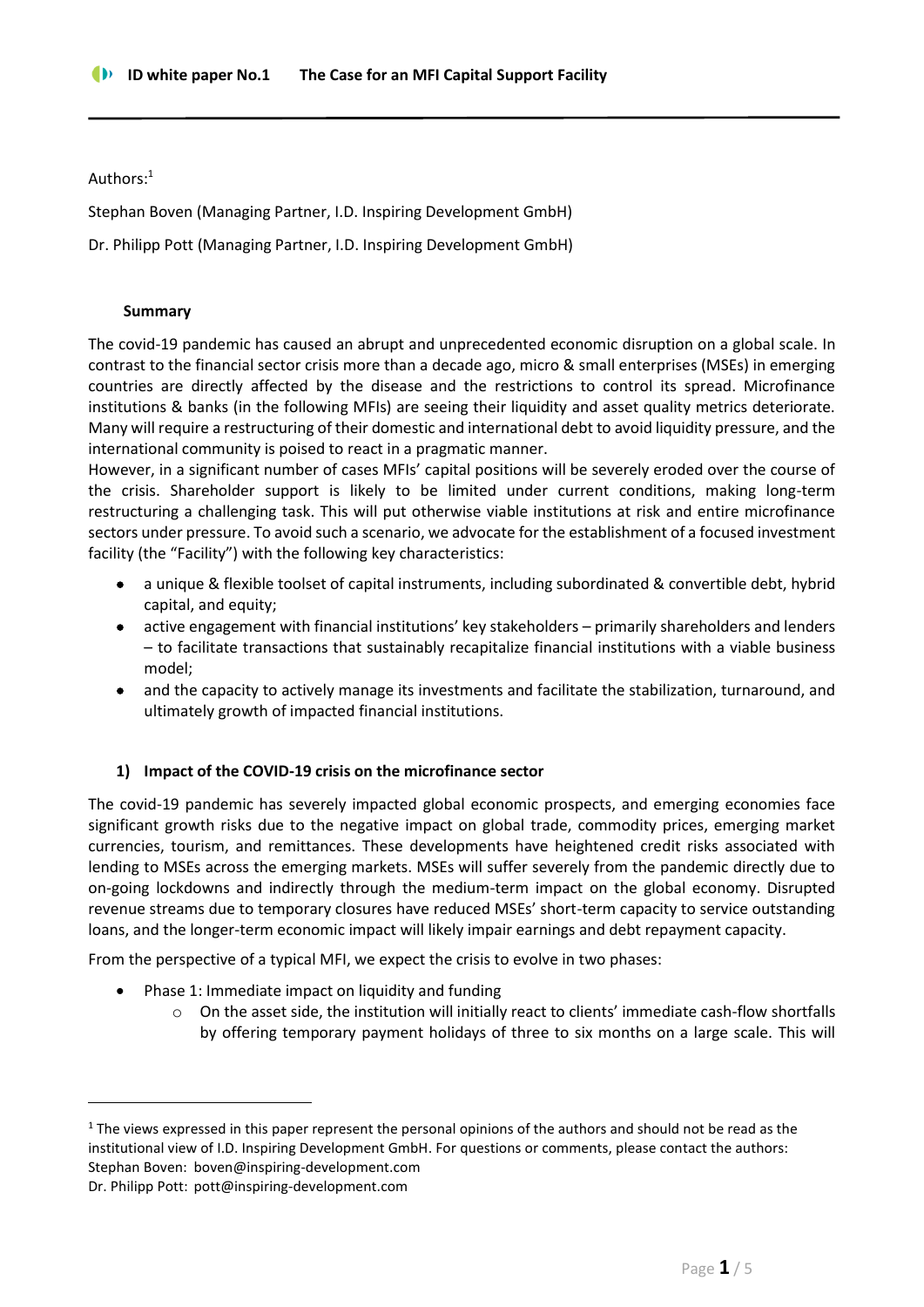diminish cash flow from repayments, but simultaneously the MFIs will reduce loan disbursements due to tightened underwriting standards and reduced client demand.

- o On the liability side, the MFI will seek access to new financing facilities to meet scheduled repayments to its lenders. Where access to new liquidity from term lenders is limited, the MFI will have to negotiate prolongation or rescheduling with current lenders. Additionally, deposit-taking MFIs will need to manage deposit outflows of clients that utilize savings to support their businesses and families.
- o Faced with restructuring requests from a large number of MFIs, we expect international lenders to offer short-term debt restructuring options.



Phase 1: Cash flow & funding challenges

- Phase 2: Second wave impact on capital
	- $\circ$  On the asset side, as the postponements of principal & interest payments offered to MSEs phase out, the MFI will experience a sizable increase in loan repayments. Assuming sustained tightened underwriting standards and reduced credit demand, the loan portfolio is likely to contract markedly. This will strengthen the liquidity position but negatively impact the MFI's interest income and net interest margin.
	- o The share of MSE borrowers permanently affected by the covid-19 pandemic and subsequent economic shock will become visible. Additional restructuring will be applied in an attempt to match debt repayment schedules to MSEs' reduced payment capacity and to limit the immediate increase in provisioning expenses. Yet, rising NPLs will further impair interest income.
	- o Regulatory forbearance and Basel guidance will allow management significant discretion in applying provisions to the growing volume of restructured loans, resulting in increasing divergence between financial reporting and both the actual quality of the loan book and the institution's real capital position.
	- o To balance the effects of reduced interest income and increased provisioning expenses, the MFI will introduce cost reduction measures, at the risk of negatively impacting loan origination and recovery capacity. Loan portfolio contraction will likely be tolerated as the MFI seeks to reduce risk-weighted assets to bolster capital ratios.
	- o On the liability side, initial short-term restructuring of the MFI's international debt will eventually expire, and further negotiations will be impacted by the MFI's deteriorating financial performance, weakened capital position, and opaque loan portfolio quality.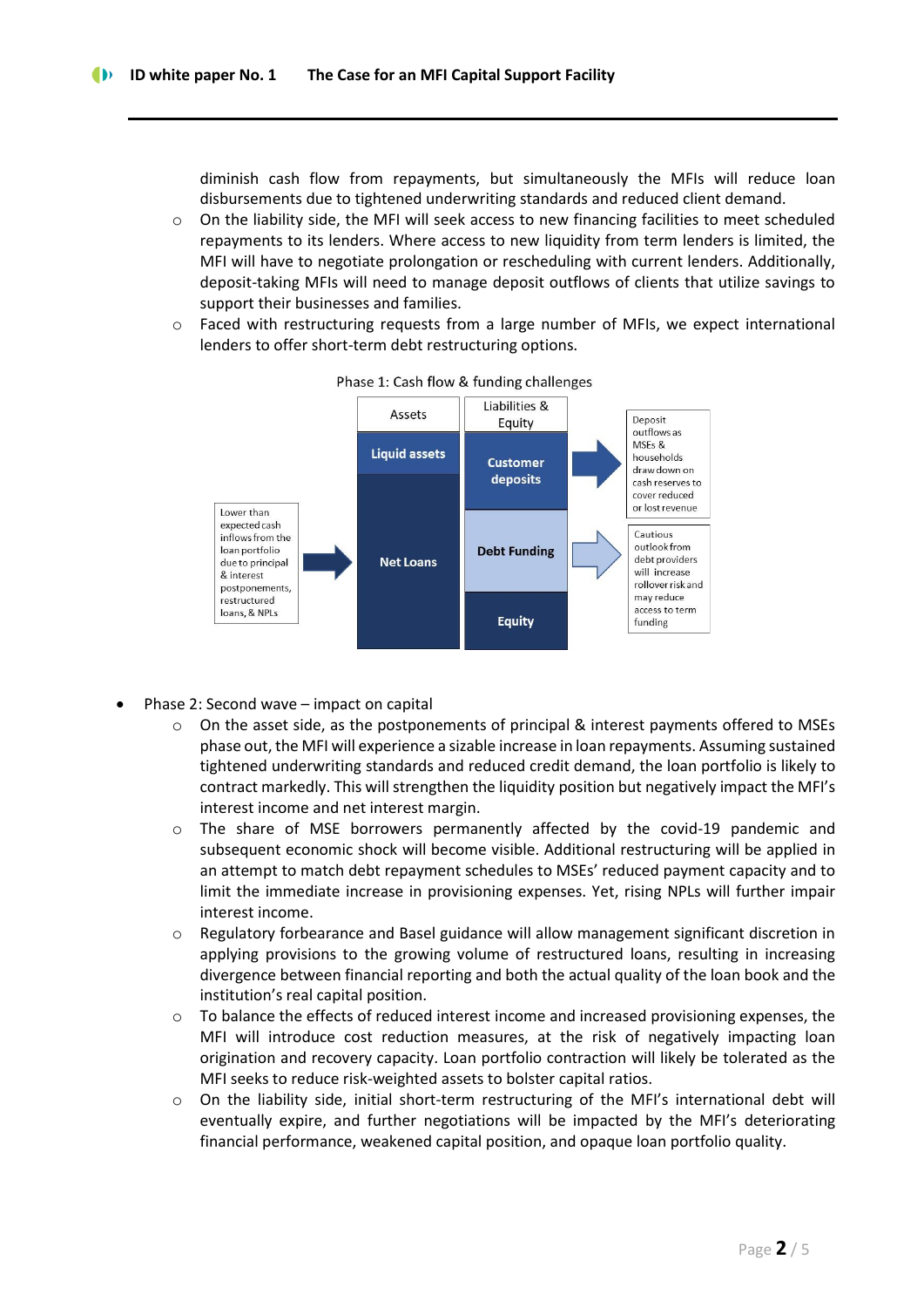

For MFIs this will become a critical moment. Some institutions will be able to absorb the shock based on existing capital buffers and decisive management response. Some others will access additional capital through direct shareholder support. Many others, however, will face severe stress and challenging negotiations with shareholders and lenders in the attempt to replenish capital. Countries with high MSE debt levels will see their entire MFI sectors struggling.

Currently, the industry lacks instruments to tackle the issues that will arise. There are no focused funds or special vehicles that would specifically target MFIs in severe distress or in need of operational turnaround. Current equity investors, including both private impact funds and DFIs, may be unable to provide the additional capital that many MFIs will seek for a variety of reasons, including investment criteria, limited capacity for assessing the long-term viability of distressed MFIs and for operational engagement, fund life limitations, and risk appetite mismatch. Therefore, we consider it vital to add a new tool – a special facility to provide much-needed capital to viable MFIs facing difficult circumstances to secure their operations and thus preventing a large-scale downsizing of entire sectors.

But is there sufficient time, and what are the challenges?

# **2) Timelines and challenges**

Simple restructuring solutions for MFI debt – in the form of standstill agreements or payment schedule extensions – will be a necessary first-order measure to provide MFIs with breathing room to deal with the immediate crisis impact and assessment of their portfolios. Additionally, local regulators are expected to cushion the initial blow to MFI balance sheets through adjustments to their provisioning requirements and special treatment of loans being restructured due to the impact of the pandemic. Finally, recent guidance from the Basel Committee indicates that IFRS 9 provisioning on loans impacted by the covid-19 pandemic will lean heavily on management judgement.

As a result of the above, MFIs might well be able to "kick the can down the road" for quite some time, perhaps well into 2021. This period can and should be used for setting up a capital support facility before MFIs are eventually forced to recognize loan losses and face the consequences.

It is equally clear that such a facility will face challenges in selecting appropriate investment targets and setting the right conditions – partly because the impact of the crisis on the viability of MFIs is uncertain per se, but also because MFIs will be forced to postpone recognition and thus reporting of credit risk losses to delay the impact on capital ratios in order to survive.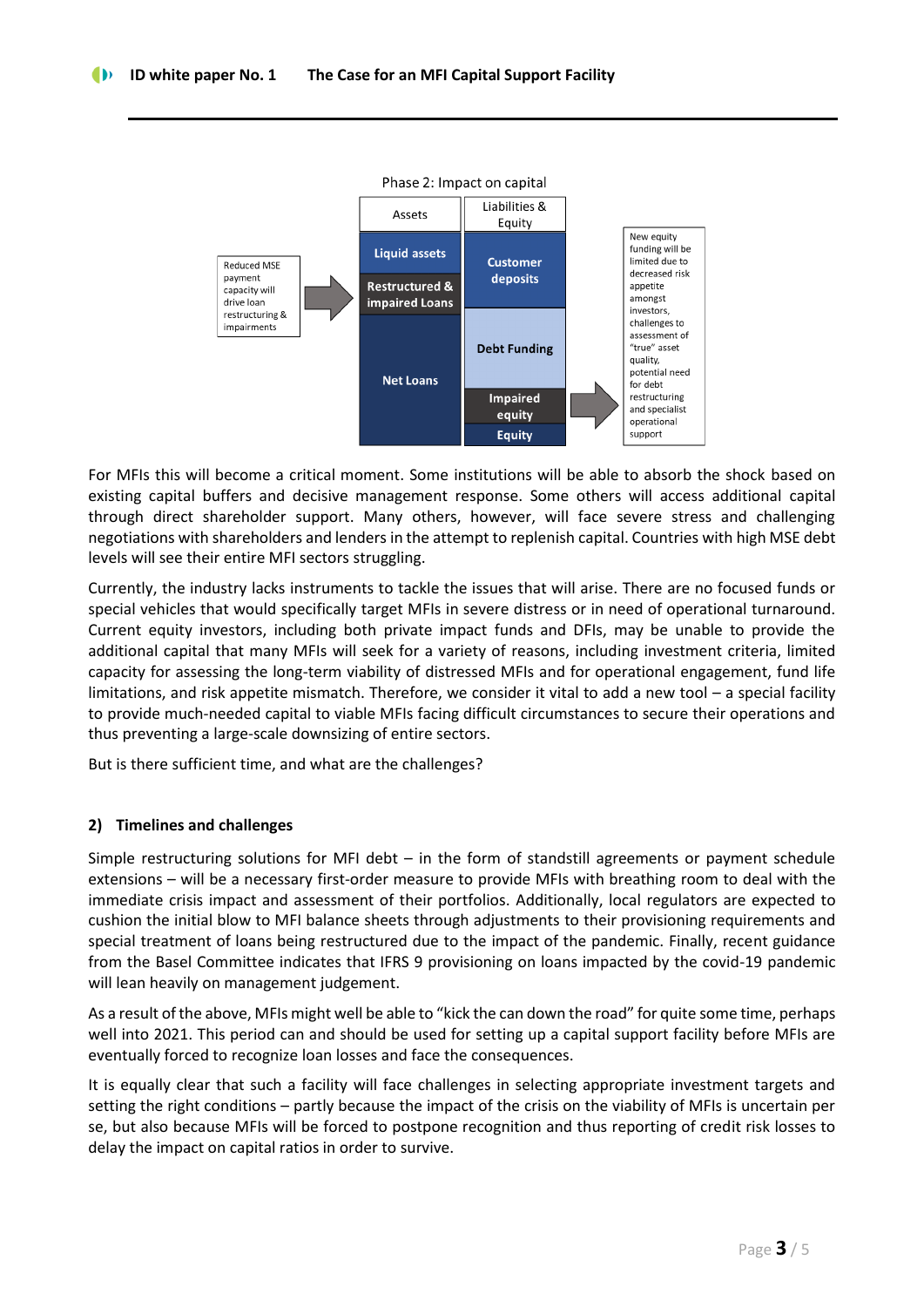# 3) A capital support facility – an outline

The primary objectives of the Facility should be twofold:

- to replenish the capital of MFIs with good long-term prospects in order to:
	- o maintain and ultimately grow capital-constrained MFIs' capacity to deliver credit and banking services to MSEs, and
	- o preserve the institutional knowledge in MFIs that may otherwise face wind-down or bankruptcy;
- to deliver attractive risk-adjusted returns on invested capital.

To achieve these goals, the Facility should draw on a flexible toolset of strategies & instruments, including acquisition of existing senior & subordinated debt, debt-for-equity swaps, (deeply) subordinated debt instruments, and primary & secondary equity. The impact of the current crisis will likely vary significantly across markets and institutions, so the value of a flexible toolset to facilitate a bespoke approach to MFIs' individual circumstances cannot be understated. Additional characteristics will need to include the following:

- The Facility will invest in MFIs with attractive long-term earnings and growth potential that face capital constraints or even insolvency due to the negative loan portfolio impact of the covid-19 crisis, employing a highly engaged, active-investor approach.
- We expect that potential targets may require significant capital & debt restructurings prior to investment, and in certain instances it will therefore be the role of the Facility manager(s) to drive restructuring negotiations with current shareholders & debtholders as a precursor to capital injections.
- In addition, the Facility should possess the capacity to actively support existing management or, in some circumstances, assume operational control to facilitate stabilization and turnaround of investee MFIs.



We envision such Facility to be a disciplined, activist investor with the capacity to evaluate opportunities and invest during a period of economic and operating environment stress. To do so successfully, the Facility must be armed with several key capabilities:

• Sourcing & market assessment: broad market knowledge and the capacity to identify potential investment targets